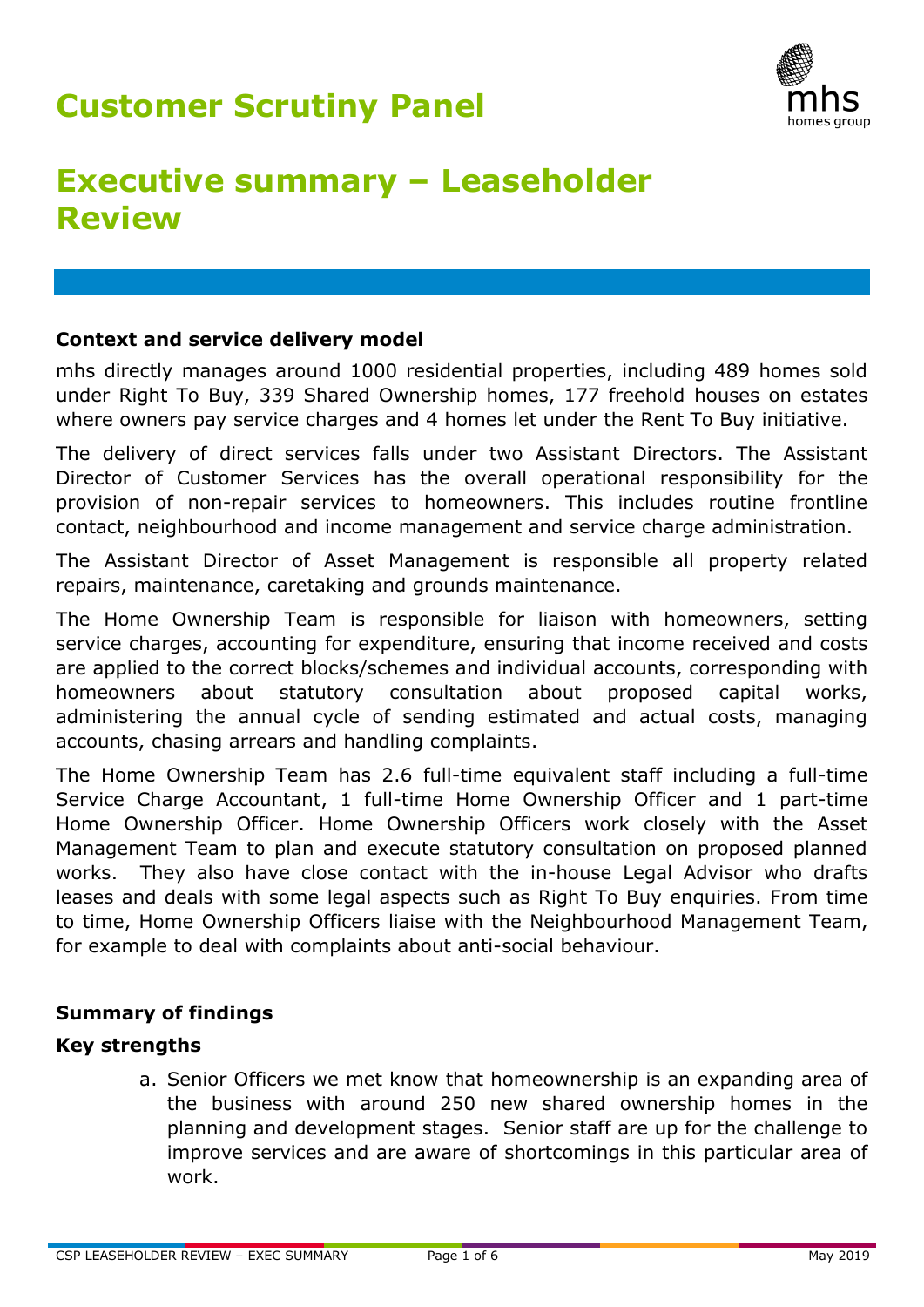- b. The bringing together of the caretaking and grounds maintenance service within the Asset Management Team provides mhs the opportunity to consider efficiencies and control estate management costs.
- c. There is recognition that mhs needs to bolster the inhouse legal expertise to help resolve queries more speedily and effectively.
- d. Major works consultation meets the requirements of Section 20 of the Landlord and Act to ensure that leaseholders are informed and can query procurement.
- e. Partnership working between the Development and Home Ownership Team enables service charges for new schemes to be set at realistic levels from the beginning.
- f. Improvements are being considered for resident engagement to enable customers to have a greater say about local issues. There is an intention to use HouseMark Photobook approach for assessing the quality of estates services.

### **Key areas for improvement**

- a. Sinking Fund contributions appear to be set lower than the likely costs. The reasons for this are unclear and homeowners do not appear to be aware of this practice. Potential risks of this practice are that homeowners have not budgeted for the full costs and are unwilling / unable to pay. This in return will result in additional management and potential legal costs for mhs. There is also the detrimental impact on customer relations. This, coupled with rising costs due to higher demand for services and mhs getting better at identifying and more accurately recharging costs, is likely to impact on homeowners.
- b. There is a lack of transparency in the provision of financial information because:
	- i. The current coding system for invoices results in the use of 'bucket codes' and hinders transparency of cost fluctuations and variations.
	- ii. The time lag between incurring costs and seeking contributions from homeowners is almost 18 months. The absence of timely information results in the lack of trust from customers. It would be sensible to provide a list of works completed at least twice a year together with the most up-to-date known costs so that homeowners are continuously informed about their liabilities and can make financial provision.
	- iii. Insufficient information and explanation is given to homeowners about variations between estimated and actual costs during the annual service charge cycle, leaving individuals to query changes. This results in homeowner perception of 'put up and shut up' and that mhs may not be appropriately managing costs.
	- iv. Neither the Home Ownership Team nor homeowners have access to 'customer friendly' planned works programme. Therefore, they cannot make sufficient plans.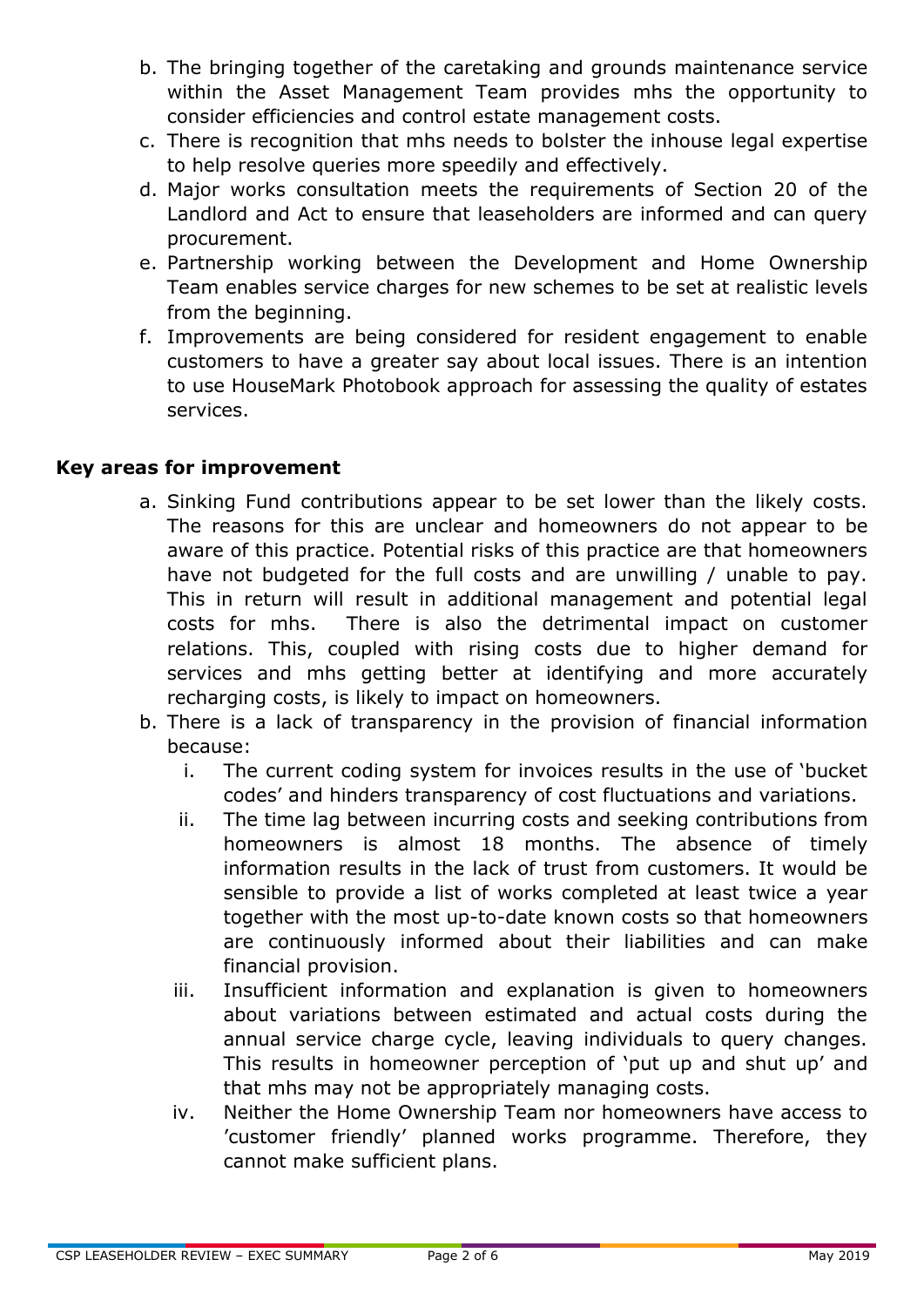- v. Proactive action is not taken to work with first-time buyers to explain the likely cost of running the property their wish to purchase.
- g. Although it is positive that mhs is in the process of making changes to the IT system and improving the website content, user consultation has not yet taken place.
- h. In line with most other social landlords, mhs has difficulty in keeping in touch with absent landlords. Greater interaction through homeowner consultation would increase the level of interaction and thus aid information gathering and recording keeping.
- i. Despite internal improvements with complaints handling processes, homeowners remain unimpressed with the way their lack of satisfaction is handled. There is limited evidence that informal complaints are fully recorded and swiftly dealt with. Discussions with Officers suggest that complaints are mostly dealt with informally and therefore problems remain unresolved and 'under the radar' until formal complaints are lodged. When complaints lead to service improvement, outcomes are not shared generally.

As agreed with the CSP, service ratings are classified using a five-point scale of Great, Very Good, Good, Adequate, Unclassified. The overall judgement is based on the agreed scope and the overall balance of strengths and weaknesses and reflect the seriousness of weaknesses. Service ratings are on a five-point scale: Great, Very good, Good, Adequate or Unclassified.

| <b>Theme</b>                                                                     | <b>Rating</b>   |
|----------------------------------------------------------------------------------|-----------------|
| Provision of information for existing homeowners                                 | Adequate        |
| Provision of information for potential homeowners                                | Adequate        |
| Quality of statutory consultation and homeowner influence<br>on service delivery | Adequate        |
| Transparency of financial information and transactions                           | Adequate        |
| Homeowner satisfaction                                                           | Adequate        |
| Performance management                                                           | Adequate        |
| <b>Overall rating</b>                                                            | <b>Adequate</b> |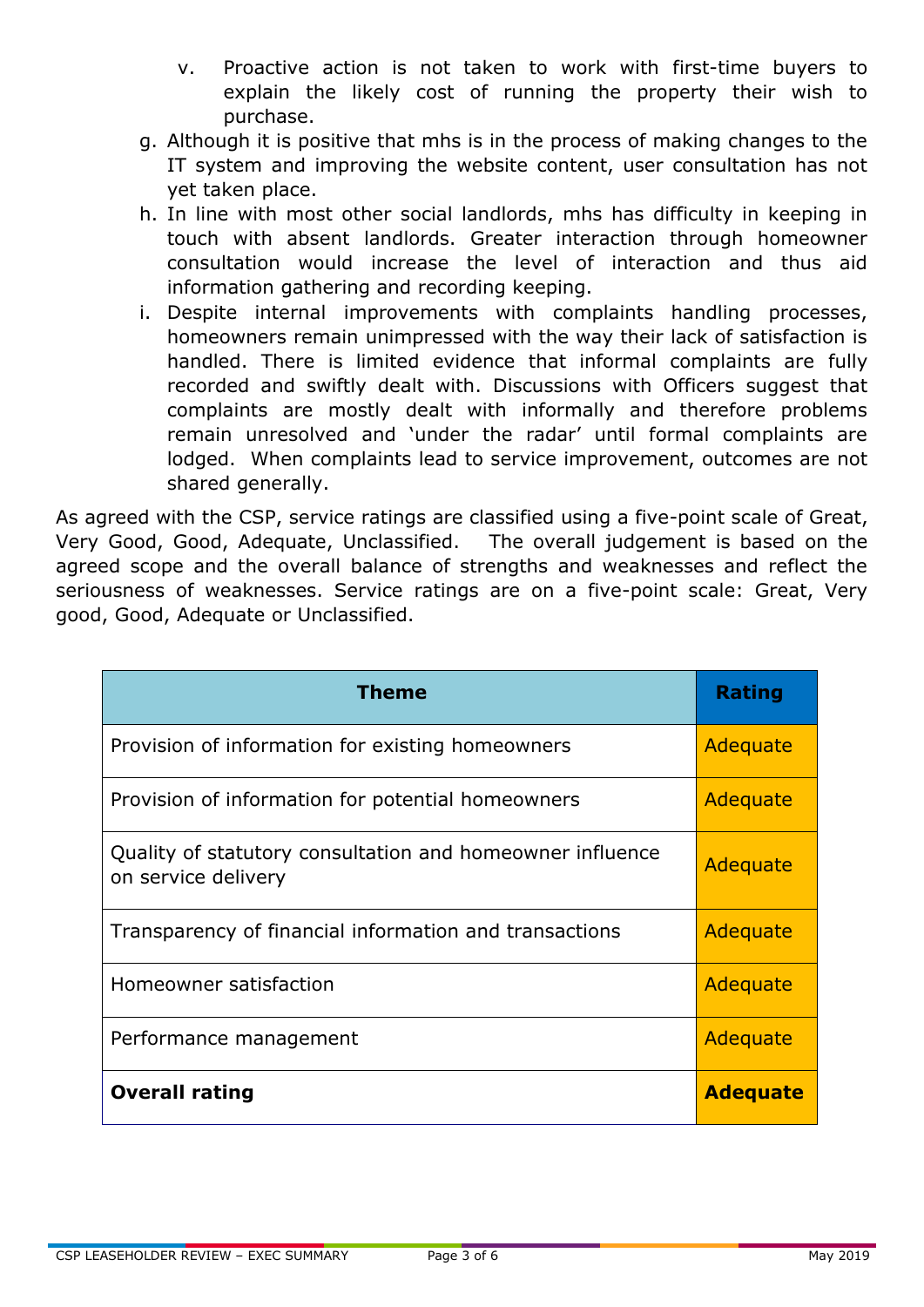## **Recommendations**

Below is a list of all the recommendations:

| <b>Priority</b>                                                                                                                              | <b>Recommendations</b>                                                                                                                                                                                                                                                |
|----------------------------------------------------------------------------------------------------------------------------------------------|-----------------------------------------------------------------------------------------------------------------------------------------------------------------------------------------------------------------------------------------------------------------------|
| <b>FUNDAMENTAL</b><br><b>Fundamental</b><br>control<br>weaknesses, which<br>expose the<br>Company to a high<br>degree of<br>unnecessary risk | 1. Consider the risks from potential under-funding<br>from sinking funds and inform homeowners<br>about the likely impact on them                                                                                                                                     |
|                                                                                                                                              | 2. Improve financial information and explanation<br>homeowners so that there is<br>provided to<br>increased transparency of reasons for cost<br>variations when estimates and actual costs are<br>sent and explain which costs to be off-set<br>against sinking funds |
|                                                                                                                                              | 3. Clarify and reinforce arrangements for seeking<br>health and safety compliance confirmation from<br>homeowners                                                                                                                                                     |
| <b>SIGNIFICANT</b><br>Significant control<br>weaknesses which<br>expose the<br>Company to a<br>moderate degree of<br>unnecessary risk.       | 4. Introduce measures for assessing the quality of<br>service                                                                                                                                                                                                         |
|                                                                                                                                              | 5. Identify ways of improving resolution<br>0f<br>enquiries at initial contact point                                                                                                                                                                                  |
|                                                                                                                                              | 6. Consider staffing resources and clarify team<br>responsibilities                                                                                                                                                                                                   |
|                                                                                                                                              | 7. Reconsider the use of cost codes to more<br>accurately describe work that costs relate to for<br>communal services and specific locations                                                                                                                          |
|                                                                                                                                              | 8. Improve the quality of information provided<br>with legal notices required under Section 20<br>consultation procedures                                                                                                                                             |
|                                                                                                                                              | 9. Improve arrangements for monitoring service<br>charge accounts and chasing arrears                                                                                                                                                                                 |
|                                                                                                                                              | 10.<br>Improve<br>complaints handling processes and ensure that<br>learning is evident from customer satisfaction<br>results                                                                                                                                          |
|                                                                                                                                              | 11.<br>Identify ways<br>influence<br>which<br>homeowners<br>local<br>in.<br>can<br>services and aid service improvement                                                                                                                                               |
| <b>HOUSEKEEPING</b><br>Areas where we                                                                                                        | 12.<br>Consider user<br>influence on improvements planned for the                                                                                                                                                                                                     |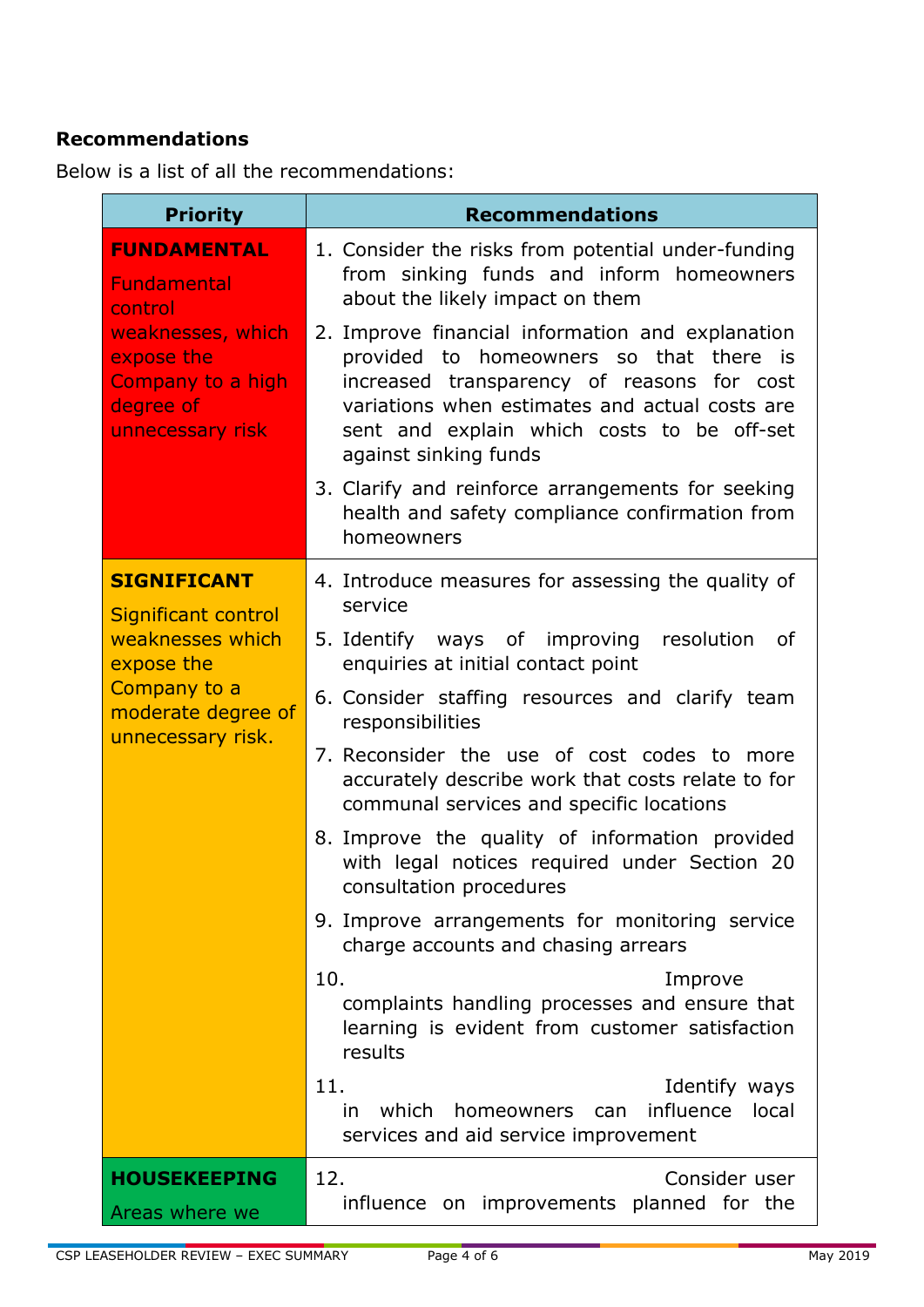| have highlighted<br>opportunities to<br>implement a good<br>or better practice,<br>to improve<br>efficiency or further<br>reduce exposure to<br>risk. Such issues<br>are raised directly<br>with management<br>and are not listed<br>within this report. | website<br>13.<br>Clarify<br>service standards so that homeowners know<br>the level and quality of service they can expect<br>from mhs       |
|----------------------------------------------------------------------------------------------------------------------------------------------------------------------------------------------------------------------------------------------------------|----------------------------------------------------------------------------------------------------------------------------------------------|
|                                                                                                                                                                                                                                                          | Introduce<br>14.<br>methods for recording and easy access to<br>evidence of work done and systematically notify<br>residents about work done |
|                                                                                                                                                                                                                                                          | 15.<br>Involve users<br>in the IT and website improvement projects                                                                           |
|                                                                                                                                                                                                                                                          | 16.<br>Introduce<br>ways of improving the pre-sales pack so that<br>first-time buyers                                                        |
|                                                                                                                                                                                                                                                          | 17.<br>Consider the<br>efficacy of manual arrangements for updating<br>direct debits and despatching annual estimates<br>and actual costs.   |